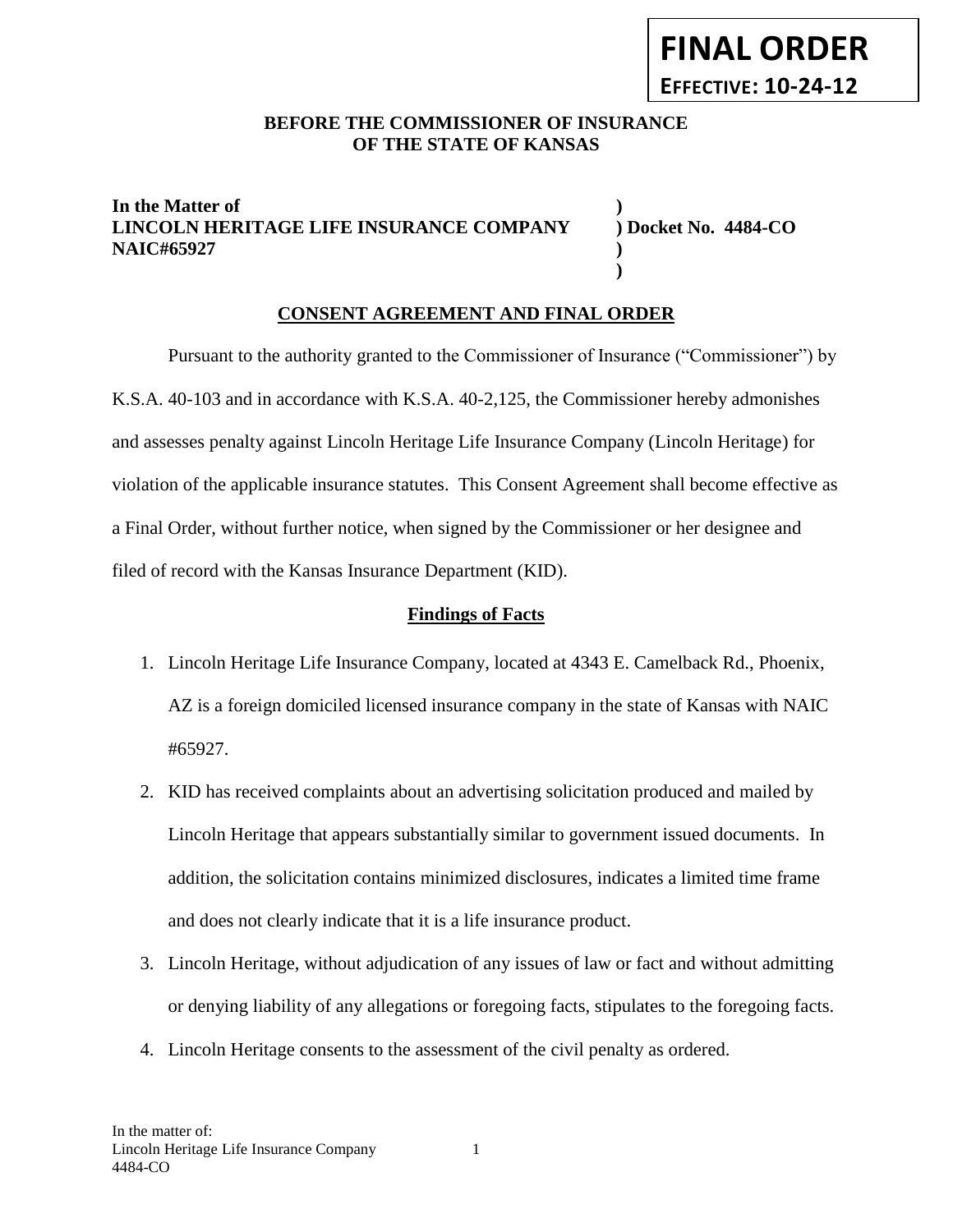5. Lincoln Heritage understands its right to have a hearing on the facts and disposition and to seek review of an adverse order in this matter and expressly waives hearing and judicial review.

# **Applicable Law**

### K.S.A. 40-103 states,

"The commissioner of insurance shall have general supervision, control and regulation of corporations, companies, associations, societies, exchanges, partnerships, or persons authorized to transact the business of insurance, indemnity or suretyship in this state and shall have the power to make all reasonable rules and regulations necessary to enforce the laws of this state relating thereto<sup>"</sup>

## K.S.A. 40-2404 states,

The following are hereby defined as unfair methods of competition and unfair or deceptive acts or practices in the business of insurance:

(2) *False information and advertising generally.* Making, publishing, disseminating, circulating or placing before the public, or causing, directly or indirectly, to be made, published, disseminated, circulated or placed before the public, in a newspaper, magazine or other publication, or in the form of a notice, circular, pamphlet, letter or poster, or over any radio or television station, or in any other way, an advertisement, announcement or statement containing any assertion, misrepresentation or statement with respect to the business of insurance or with respect to any person in the conduct of such person's insurance business, which is untrue, deceptive or misleading.

## K.A.R. 40-9-118 states,

## **Section 4. Form and Content of Advertisements**

1. Advertisements shall be truthful and not misleading in fact or by implication. The form and content of an advertisement of a policy shall be sufficiently complete and clear so as to avoid deception. It shall not have the capacity or tendency to mislead or deceive. Whether an advertisement has the capacity or tendency to mislead or deceive shall be determined by the Commissioner of Insurance from the overall impression that the advertisement may be reasonably expected to create upon a person of average education or intelligence within the segment of the public to which it is directed.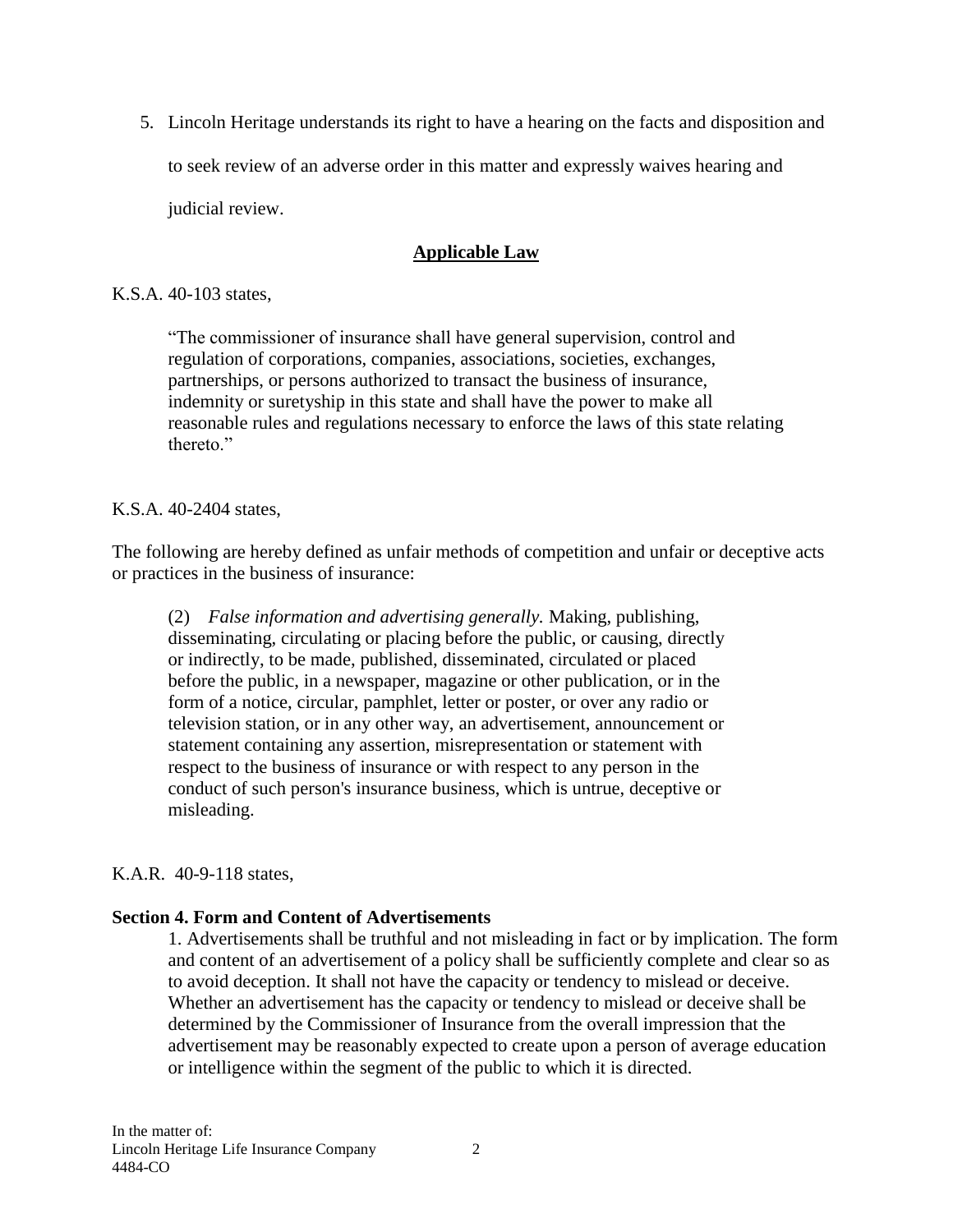#### **Section 5. Disclosure Requirements**

1. The information required to be disclosed by this regulation shall not be minimized, rendered obscure, or presented in an ambiguous fashion or intermingled with the text of the advertisement so as to be confusing or misleading.

4. An advertisement shall not use as the name or title of a life insurance policy any phrase that does not include the words "life insurance" unless accompanied by other language clearly indicating it is life insurance. An advertisement shall not use as the name or title of an annuity contract any phrase that does not include the word "annuity" unless accompanied by other language clearly indicating it is an annuity. An annuity advertisement shall not refer to an annuity as a CD annuity, or deceptively compare an annuity to a certificate of deposit.

5. An advertisement shall prominently describe the type of policy advertised. 20. Introductory, Initial or Special Offers and Enrollment Periods

(a) An advertisement of an individual policy or combination of policies shall not state or imply that the policy or combination of policies is an introductory, initial or special offer, or that applicants will receive substantial advantages not available at a later date, or that the offer is available only to a specified group of individuals, unless that is the fact. An advertisement shall not describe an enrollment period as "special" or "limited" or use similar words or phrases in describing it when the insurer uses successive enrollment periods as its usual method of marketing its policies.

### **Section 6. Identity of Insurer**

1. The name of the insurer shall be clearly identified in all advertisements, and if any specific individual policy is advertised it shall be identified either by form number or other appropriate description. If an application is a part of the advertisement, the name of the insurer shall be shown on the application. An advertisement shall not use a trade name, an insurance group designation, name of the parent company of the insurer, name of a particular division of the insurer, service mark, slogan, symbol or other devise or reference without disclosing the name of the insurer, if the advertisement would have the capacity or tendency to mislead or deceive as to the true identify of the insurer or create the impression that a company other than the insurer would have any responsibility for the financial obligation under a policy.

2. No advertisement shall use any combination of words, symbols or physical materials that by their content, phraseology, shape, color or other characteristics are so similar to a combination of words, symbols or physical materials used by a governmental program or agency or otherwise appear to be of such a nature that they tend to mislead prospective insureds into believing that the solicitation is in some manner connected with a governmental program or agency.

### K.S.A. 40-2,125 states, in pertinent part,

"(a) If the commissioner determines after notice and opportunity for a hearing that any person has engaged or is engaging in any act or practice constituting a violation of any provision of Kansas insurance statutes or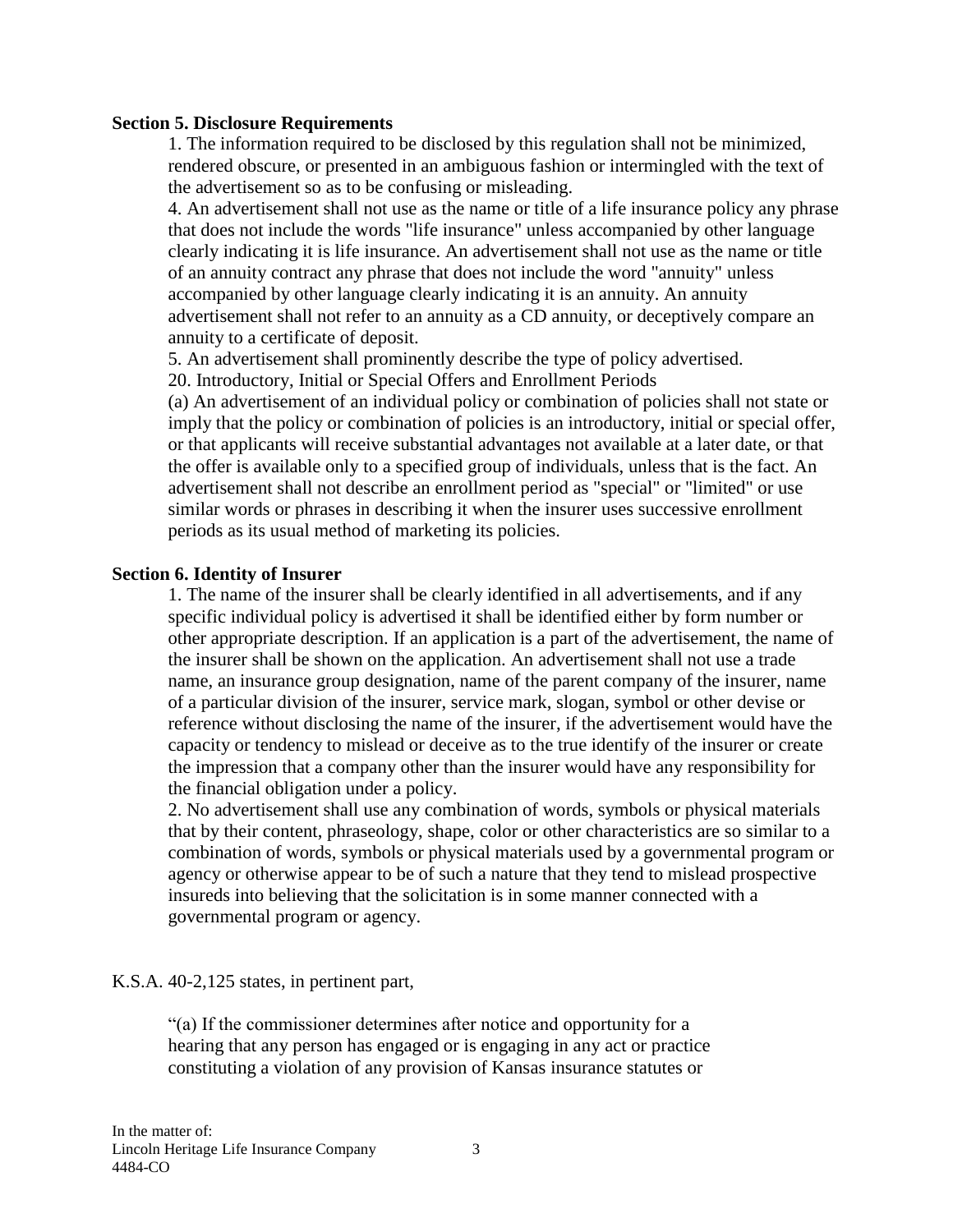any rule and regulation or order thereunder, the commissioner may in the exercise of discretion, order any one or more of the following: (1) Payment of a monetary penalty of not more than \$1,000 for each and every act or violation, unless the person knew or reasonably should have known such person was in violation of the Kansas insurance statutes or any rule and regulation or order thereunder, in which case the penalty shall be not more than \$2,000 for each and every act or violation;"

# **Conclusions of Law**

The Commissioner has jurisdiction over Lincoln Heritage and the subject matter of this

proceeding and based on Paragraphs #1 through #9 and the Applicable Law enumerated above.

# **IT IS THEREFORE ORDERED BY THE COMMISSIONER OF INSURANCE:**

1. Lincoln Heritage's marketing advertisement sent to Kansas consumers is in violation of

K.S.A. 40-2404 and K.A.R. 40-9-118.

2. Pursuant to K.S.A. 40-2,125(a), Lincoln Heritage is hereby ordered to pay a monetary

penalty, due and payable to the Kansas Insurance Department, in the amount of TEN

THOUSAND DOLLARS (\$10,000.00) for its above-stated violations of K.S.A. 40-2404

and K.A.R. 40-9-118.

3. Pursuant to KSA 77-415(b)(2)(A), this order is designated by KID as precedent.

# **IT IS SO ORDERED THIS \_24th\_ DAY OF OCTOBER, 2012, IN THE CITY OF TOPEKA, COUNTY OF SHAWNEE, STATE OF KANSAS.**



 $1/s/$  Sandy Praeger 3. Commissioner of Insurance

BY:

 \_/s/ Zachary J.C. Anshutz\_\_\_\_ Zachary J.C. Anshutz General Counsel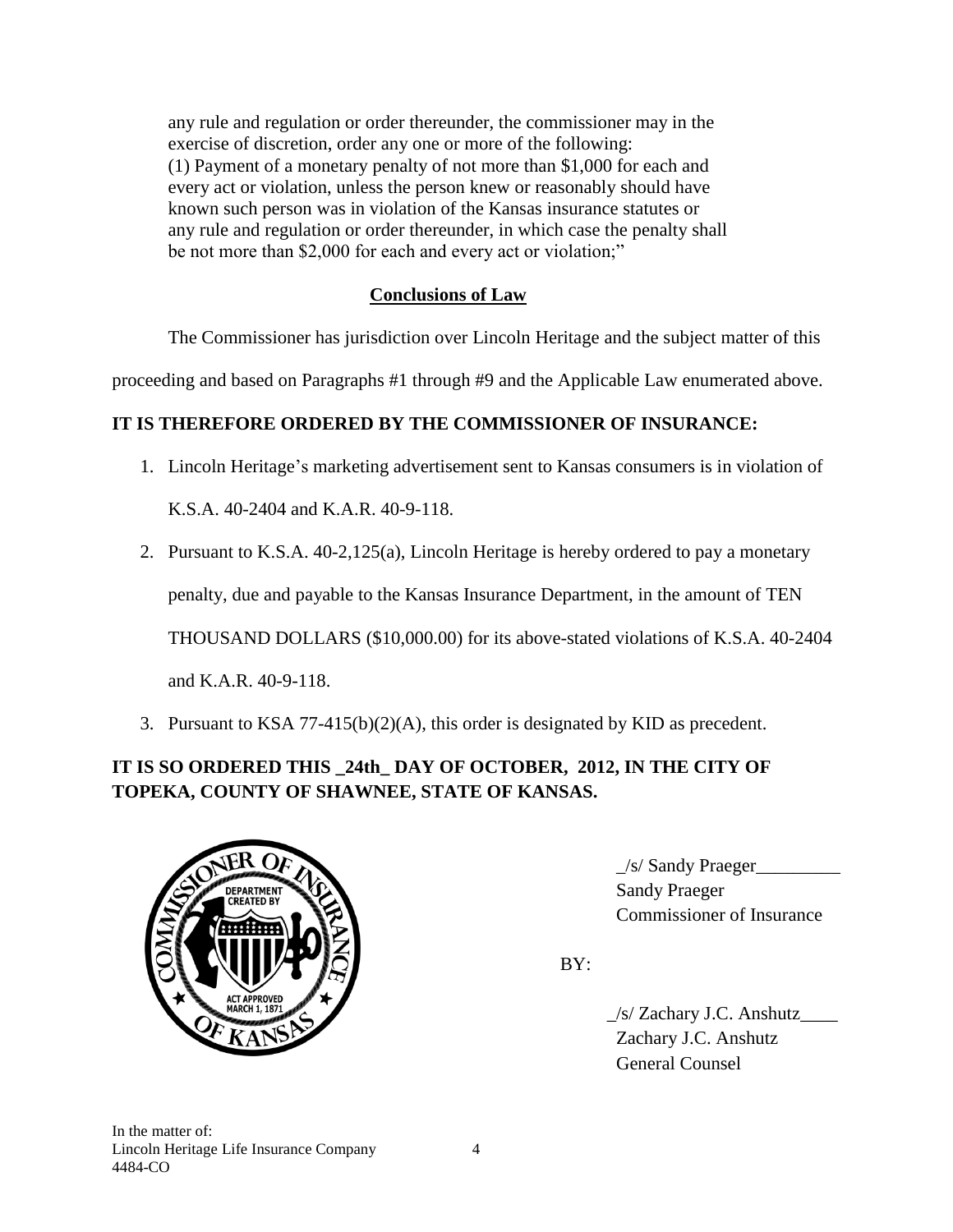## **Stipulation**

The undersigned stipulates and agrees to the above findings fact and conclusions of law and waives its rights to administrative hearing and judicial review of the Commissioner's Order.

> \_/s/ Thomas Londen\_\_\_\_\_\_\_\_ \_\_10/22/12\_\_ Thomas Londen Date President/Respondent

Prepared by:

 $\angle$ s/ Jennifer R. Sourk $\angle$ Jennifer R. Sourk Staff Attorney

**NOTICE:** In the event Respondent files a petition for judicial review, it must be filed within 30 days of service of this order, and pursuant to K.S.A. 77-613(e), the agency officer to be served

on behalf of the Kansas Insurance Department is:

Zachary J.C. Anshutz, General Counsel Kansas Insurance Department 420 S.W. 9th Street Topeka, Kansas 66612